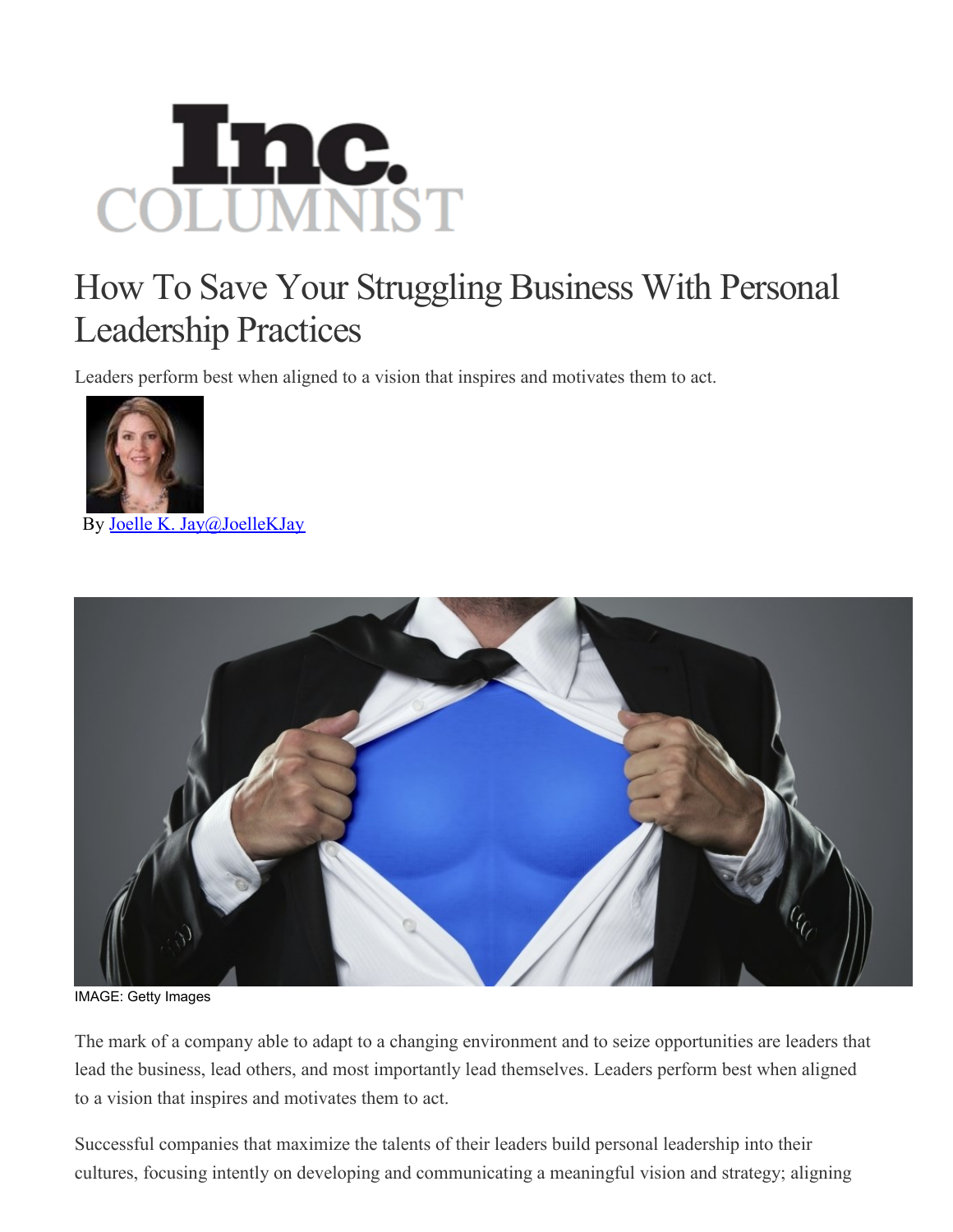the motivations of individual leaders to the direction of the firm; and effectively strengthening leaders' skills and abilities to prioritize and make decisions that deliver the intended results--both for themselves and those they lead.

Entrepreneurs can build a culture of personal leadership by emphasizing the vision and strategy of the firm, and helping leaders to identify their personal goals and objectives.

Ask yourself:

- What counts as success for your firm? How, and how consistently, is that message conveyed?
- What do individual leaders care about that will motivate them to achieve success for your firm, for clients, and for themselves?
- What do leaders need in terms of support for effectively prioritizing activities, developing action plans and managing their time?

Questions like these can help leaders align their efforts both to the firm and to their personal motivations, leading to a greater ability to leverage existing talent and sustain performance over time.

If the firm has decided to place its bets on its talent and make that its competitive advantage, then it's got to do better. How do you do that? You get very clear about the vision, make sure everyone is aligned to it, clarify the strategy for the firm, and teach individual leaders to make their *own* personal and uniquelymotivating visions and goals for themselves. Then empower them to deliver on those visions and goals with skills related to action planning, prioritization, time management, and so on. The idea is that the individual leaders are so excited and energized by what's in it for them personally that they align all their efforts to that achievement, and that achievement rolls up into the vision of the firm.

The image is one of, let's say, a subway station. People are milling about, on their cell phones, individually getting things done but in no particular direction. One could stand on the balcony and say, "Look at all those busy people! So focused on their work... Everybody getting stuff done in their conversations and on their laptops even as they wait for the train..."

But compare that to a pack of marathon runners--all lined up and running the same direction at the same time toward the same finish line. They need to put their efforts into making sure everyone was running the same direction, for the same reason, and doing their best to stay focused on the same finish line. *Then* they could focus on minimizing the distractions that come from a lack of focus (such as poor decision making skills, poor prioritization, poor time management) and building up the leaders to do even more, better, faster (through coaching and mentoring).

Personal leadership assumes that leaders *perform* best when they are *at* their best, personally as well as professionally. So in addition to getting organized around vision, strategy and goals, it's important to foster